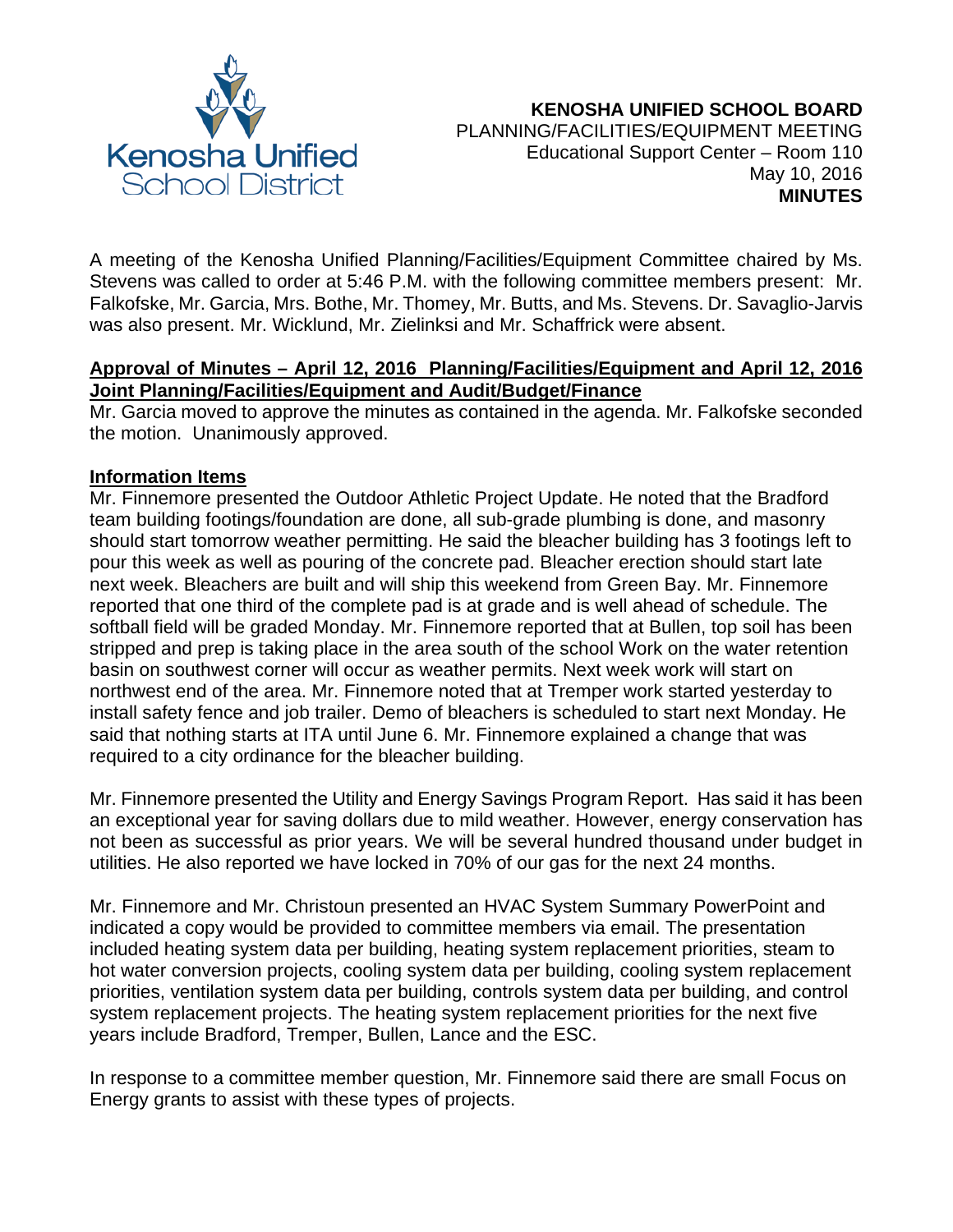Committee members thanked Mr. Finnemore and his staff for a very informative report and for their passion for facilities issues.

#### **Future Agenda Items**

Mr. Finnemore noted that the Outdoor Athletic Project Update and Utility & Energy Savings Program Report would be presented in June as noted in the agenda.

Mr. Falkofske moved to adjourn the meeting. Mr. Garcia seconded the motion. Unanimously approved.

Meeting adjourned at 6:12 P.M.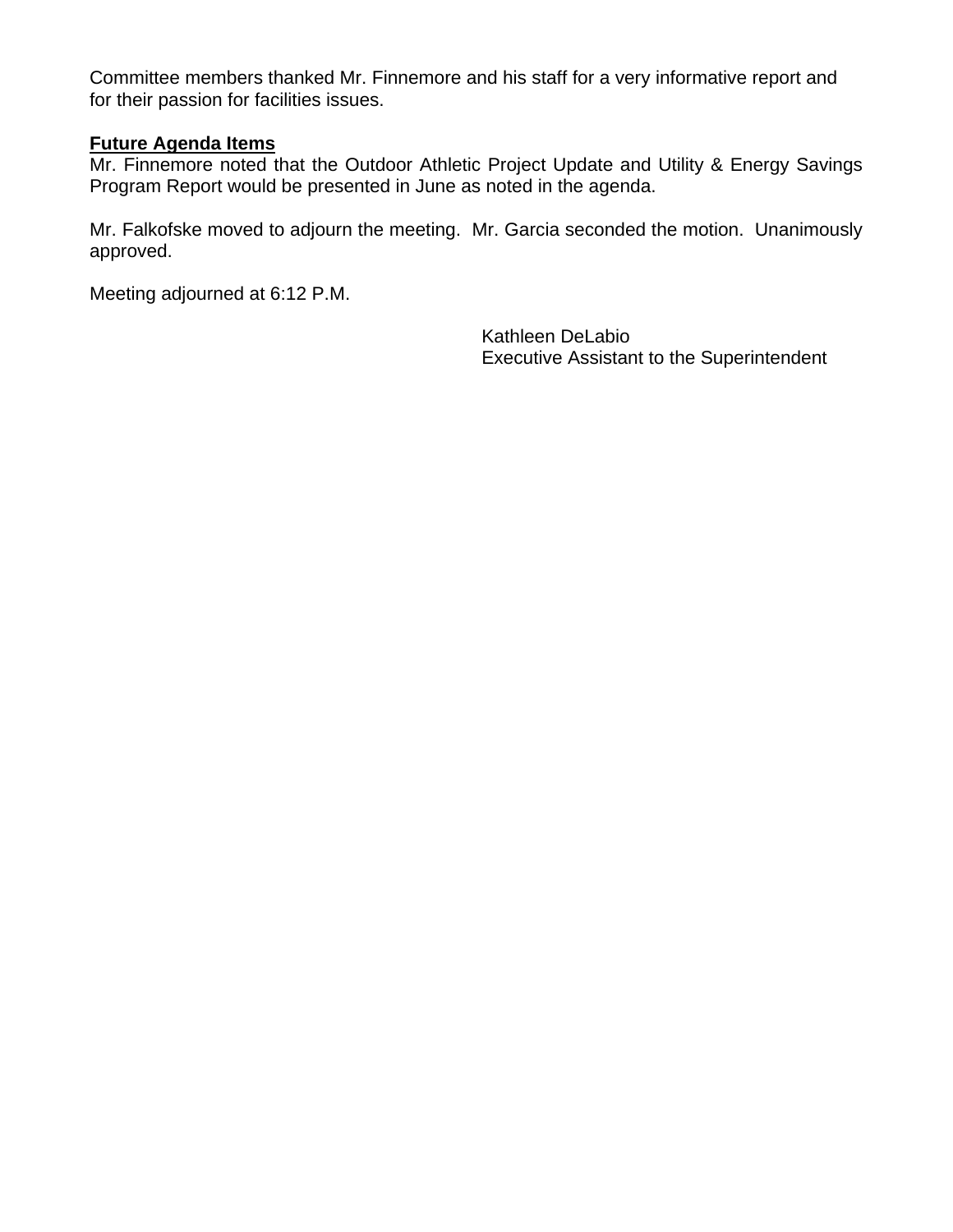

A meeting of the Kenosha Unified Audit/Budget/Finance Committee chaired by Mr. Wade was called to order at 6:21 P.M. with the following committee members present: Ms. Stevens, Mr. Wade, Mr. Kent, Mr. Aceto, Mr. Holdorf, Mr. Leipski, Mr. Lawler, Mr. Balk, and Mr. Kunich. Dr. Savaglio-Jarvis was also present. Ms. Dawson was excused and Mr. Battle was absent.

### **Approval of Minutes – April 12, 2016 Joint Planning/Facilities/Equipment and Audit/Budget/Finance and April 12, 2016 Audit/Budget/Finance**

Mr. Leipski moved to approve the minutes as contained in the agenda. Ms. Stevens seconded the motion. Unanimously approved

# **Board Approved Student User Fees and Recreation Department Fees for the 2016-17 School Year**

Mr. Tarik Hamdan, Chief Financial Officer, presented the Board Approved Student User Fees and Recreation Department Fees for the 2016-17 School Year. He said that as a component of the budget development process, a review of the fees charged by the District is conducted every year. The administration is not recommending any changes to the 2016-17 student user fees; however there are several recommended changes to the Recreation Department fees. On December 15, 2015, as part of the Summer School 2016 Program Recommendations report, the Board approved moving both the Kenosha Youth Performance Arts Center (KYPAC) and the Summer Marching Band programs into the Community Programs and Services (Fund 80). With this transition, School Board approval of an official fee is required. The Recreation Department is also recommending a change to the fee structure for adult basketball, adult softball, and adult volleyball. The recommended change is the consolidation of the team fee, player fee, and trophy fee into one combined team fee. In addition, the Recreation Department is adding a program for Lifeguard Training (Red Cross certification) and that will have a new fee. Mr. Hamdan noted that the proposed 2016-17 student user fee schedule and the proposed 2016-17 Recreation Department fees were contained in the agenda packet.

Mrs. Stevens moved to forward this report to the Board of Education for consideration to accept the recommendation to establish the fiscal year 2016-2017 student user fees and recreation department fees. Mr. Wade seconded the motion. Unanimously approved.

## **Informational Items**

Mr. Tarik Hamdan presented the Monthly Financial Statements. He noted on the revenue side Medicaid payments are very sporadic and year to date the district has only received a fraction of what was budgeted. He hopes the Medicaid payments are received within this fiscal year but said we are very limited in the receivables we can book for Medicaid. In response to a question, Mr. Hamdan said there is \$3.64 million budgeted for Medicaid and as of March the district had received only \$217,000.

Mr. Hamdan presented the Cash and Investment Quarterly Report and there were no questions from committee members.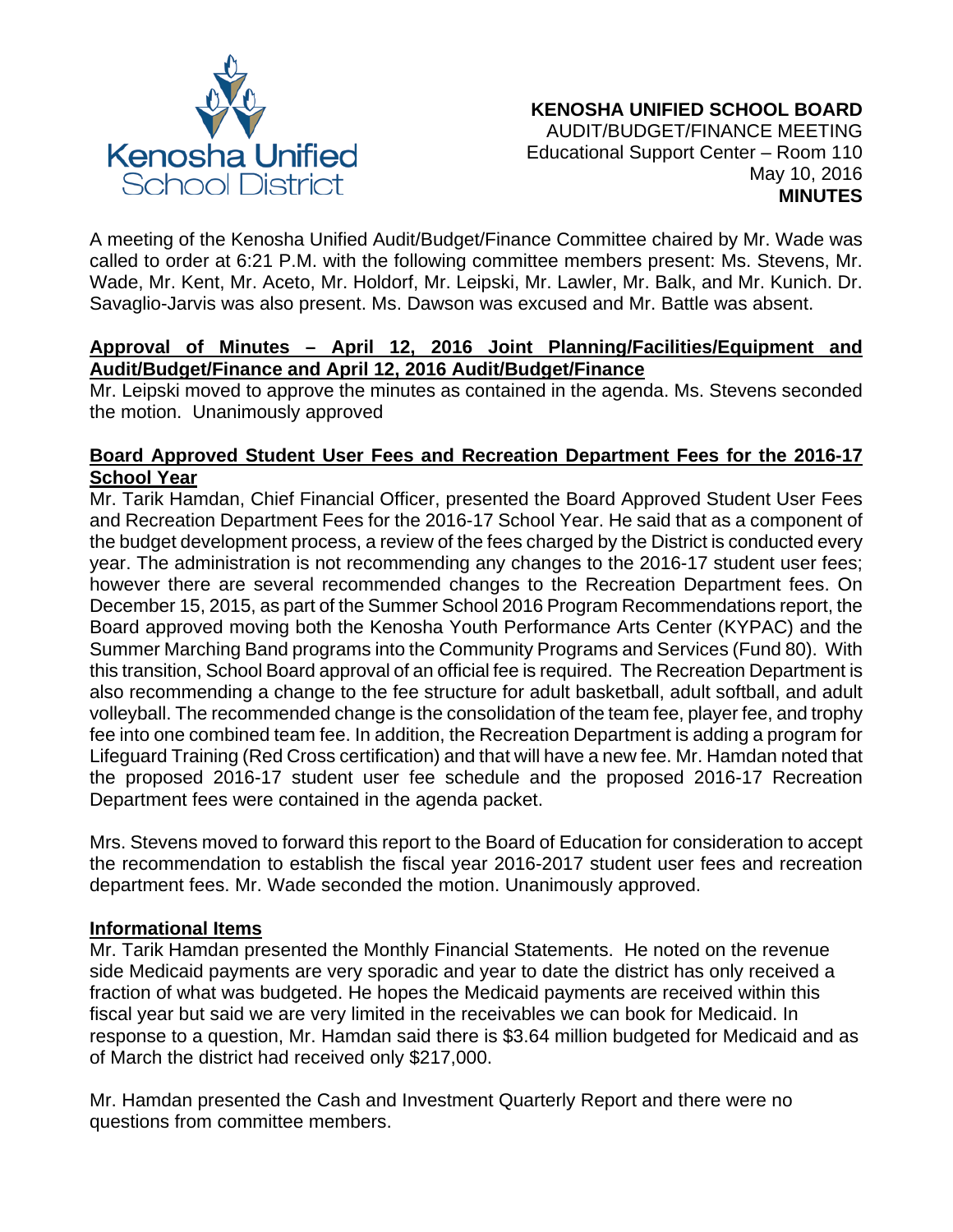Mr. Hamdan presented the Summary of Grant Activity and there were no questions from committee members.

Ms. Stevens moved to adjourn the meeting. Mr. Leipski seconded the motion. Unanimously approved.

Meeting adjourned at 6:27 P.M.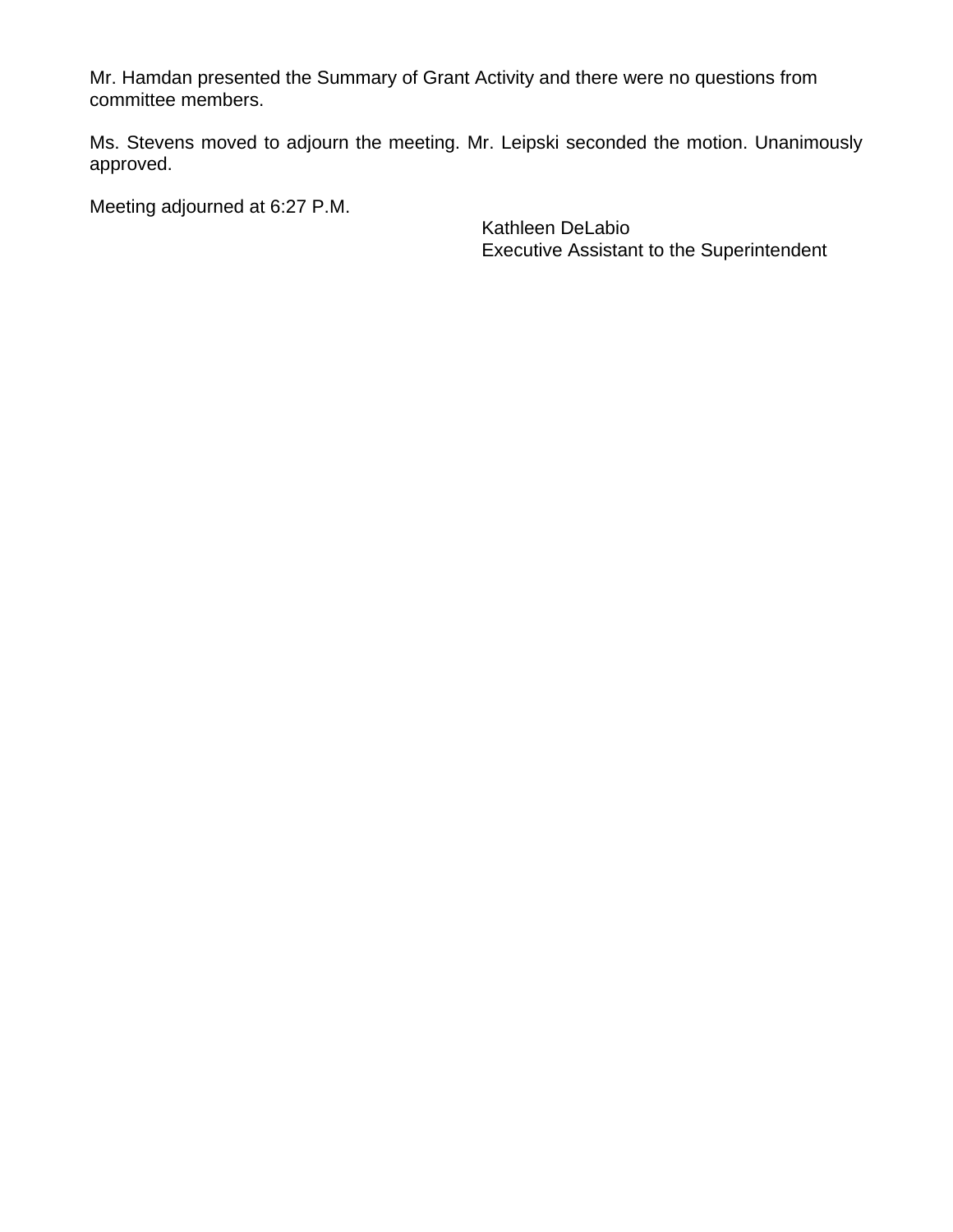

 **KENOSHA UNIFIED SCHOOL BOARD** JOINT AUDIT/BUDGET/FINANCE AND CURRICULUM/PROGRAM MEETING Educational Support Center – Room 110 May 10, 2016 **MINUTES**

A joint meeting of the Kenosha Unified Audit/Budget/Finance and Curriculum/Program Committees chaired by Mr. Kunich was called to order at 6:30 P.M. with the following committee members present: Ms. Stevens, Mr. Wade, Mr. Kent, Mr. Aceto, Mr. Holdorf, Mr. Leipski, Mr. Lawler, Mr. Balk, Mr. Garcia, Mrs. Snyder, Ms. Karabetsos, Mrs. Wickersham, and Ms. Nielsen. Ms. Dawson and Ms. Riese were excused. Mr. Battle, Mrs. Santoro and Mr. Wojciechowicz were absent. Dr. Savaglio-Jarvis was also present.

#### **Request to Submit the Academic Parent-Teacher Team School Continuation Grant and Planning and Implementation Grant Applications for the 2016-17 School Year**

Ms. Julie Housaman, Assistant Superintendent of Teaching and Learning, presented the Request to Submit the Academic Parent-Teacher Team School Continuation Grant and Planning and Implementation Grant Applications for the 2016-17 School Year. She explained that this is a continuation grant for Frank Elementary in the amount of \$10,000 and a planning and implementation grant for EBSOLA-Creative Arts in the amount of \$27,000. Ms. Housaman said that the APTTs model replaces traditional parent-teacher meetings. Classroom teachers invite families to participate in 3 75-minute group meetings and 1 30 minute individual parent-child session annually. During APTTs meetings teachers share actionable data, review grade-level skills, and demonstrate concrete activities families can do at home to help students master skills. Families practice the learning activities, and each family reviews their child's progress data to set a 60-day academic goal individualized to their child's needs. This alternative conference system is designed to: help parents participate in supporting their child's learning at home; provide an opportunity for families from the same classroom to work together and possibly form support networks; increase parent knowledge of how data is used in the classroom; and provide an opportunity for parents to get to know the teacher. APTTs replace traditional parent-teacher conferences. Ms. Housaman noted that this model is a win-win as it is a process which can be replicated even when the grant is no longer available.

Ms. Stevens moved that the joint committee forward this request to submit the Academic Parent Teacher Team School Continuation Grant Application and the Academic Parent-Teacher Team Planning and Implementation School Grant Application for the 2016-17 school year to the school board for approval. Mrs. Snyder seconded the motion. Unanimously approved.

Ms. Stevens said she hopes to receive a report detailing the results of the grant.

## **Request to Submit the Wisconsin Fitness Center Award for the 2016-17 School Year**

Ms. Julie Housaman, Assistant Superintendent of Teaching and Learning, presented the Request to Submit the Wisconsin Fitness Center award for the 2016-17 School Year. She explained that the National Foundation for Governors' Fitness Councils (NFGFC) seeks to improve youth physical fitness by recognizing schools that actively promote physical activity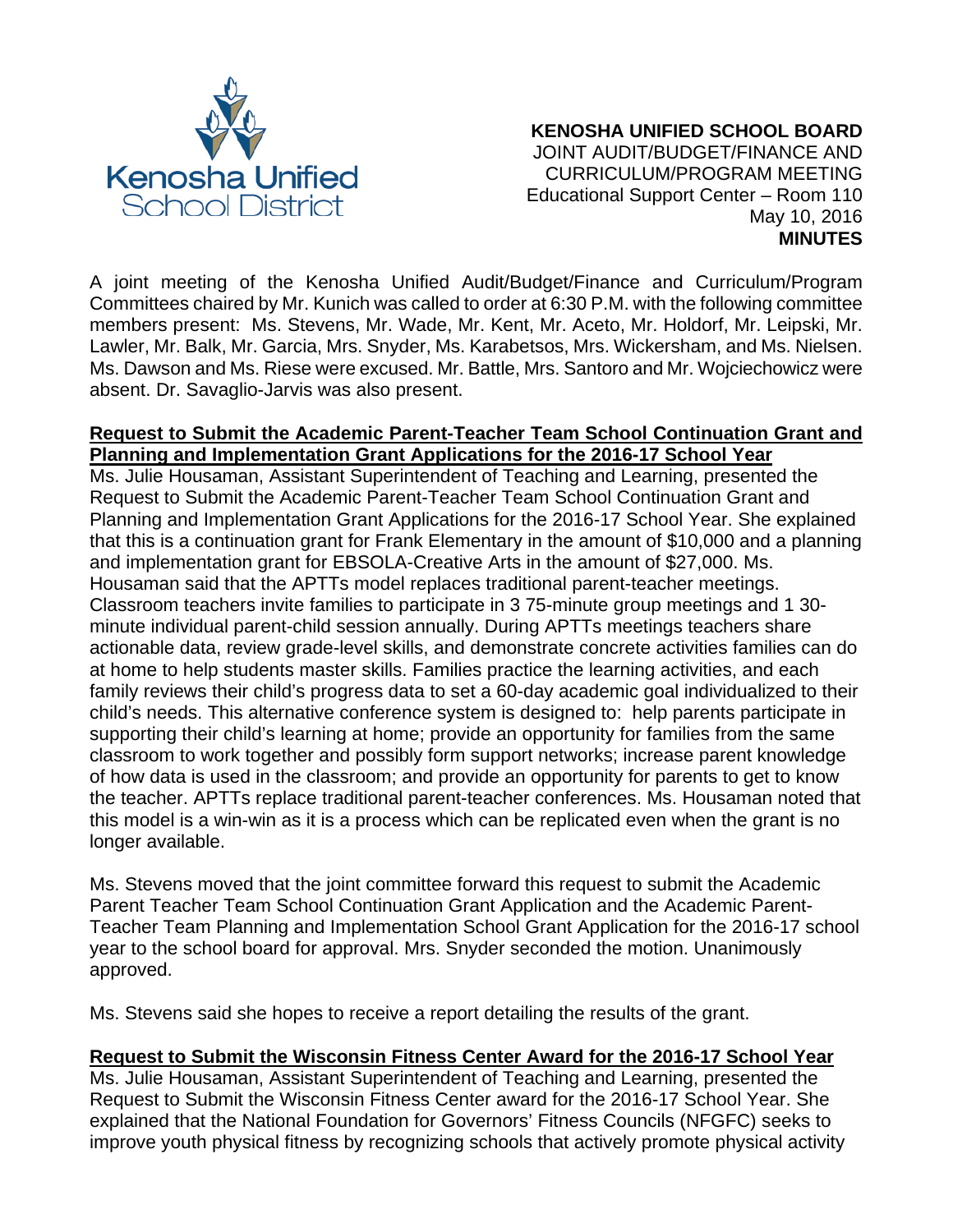and well-ness to students. The NFGFC will select three schools in Wisconsin to receive equipment for a state-of-the-art fitness center. A donation of fitness equipment worth approximately \$100,000 each will be granted to three eligible schools in the state. The award includes strength training equipment, cardio fitness equipment, and interactive exercise games. The award also includes the design, delivery, and installation of the equipment within the school's existing structure. Edward Bain School of Language and Art—Creative Arts and Dual Language, Frank Elementary School, and Washington Middle School are requesting approval to submit a grant proposal for this project. The Office of Facilities Services has analyzed the targeted space at the schools and confirmed that each space will meet the minimum grant requirements. Each school will develop a robust plan that will detail the features of their existing physical education programs, describe how the fitness equipment would fill unmet needs of the student population, and engage the community in physical fitness. Schools will be responsible for equipment maintenance and any repairs that may be necessary.

Mr. Wade moved to forward the request to submit and implement the Wisconsin Fitness Center Grant for the 2016-17 school year to the board of education for approval. Ms. Stevens seconded the motion. Unanimously approved.

Ms. Stevens moved to adjourn the meeting. Mr. Aceto seconded the motion. Unanimously approved.

Meeting adjourned at 6:39 P.M.